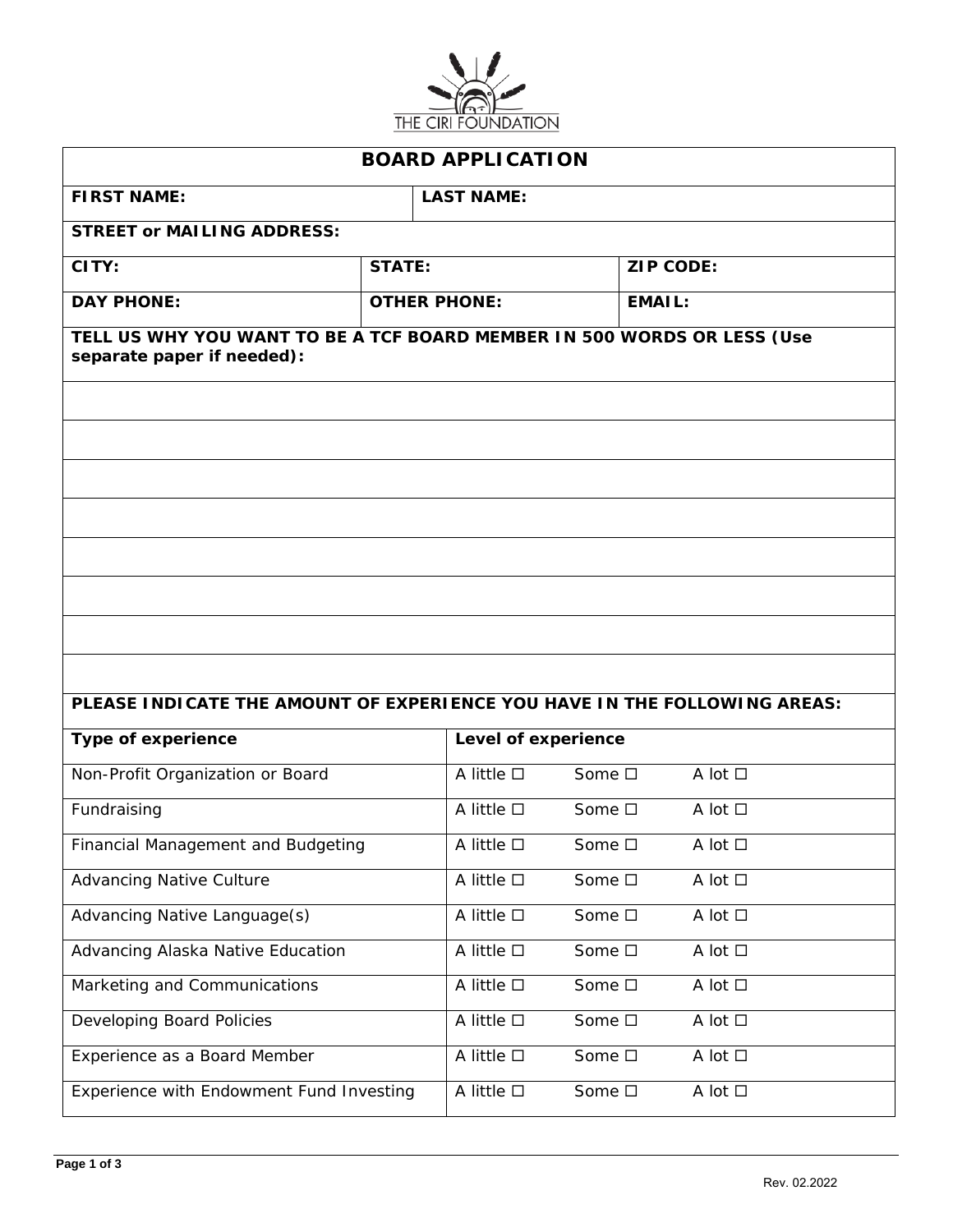

| PLEASE EXPLAIN IN DETAIL YOUR SPECIFIC EXPERIENCE IN THE AREAS YOU RATED<br><b>YOURSELF:</b> |
|----------------------------------------------------------------------------------------------|
| Non-Profit Organization or Board                                                             |
|                                                                                              |
|                                                                                              |
| Experience with Endowment Fund<br>Investing                                                  |
|                                                                                              |
|                                                                                              |
| Financial Management and Budgeting                                                           |
|                                                                                              |
|                                                                                              |
| Advancing Native Heritage/Culture                                                            |
|                                                                                              |
|                                                                                              |
| Advancing Alaska Native Education                                                            |
|                                                                                              |
|                                                                                              |
| Marketing and Communications                                                                 |
|                                                                                              |
|                                                                                              |
| Developing Board Policies                                                                    |
|                                                                                              |
|                                                                                              |
| Experience as a Board Member                                                                 |
|                                                                                              |